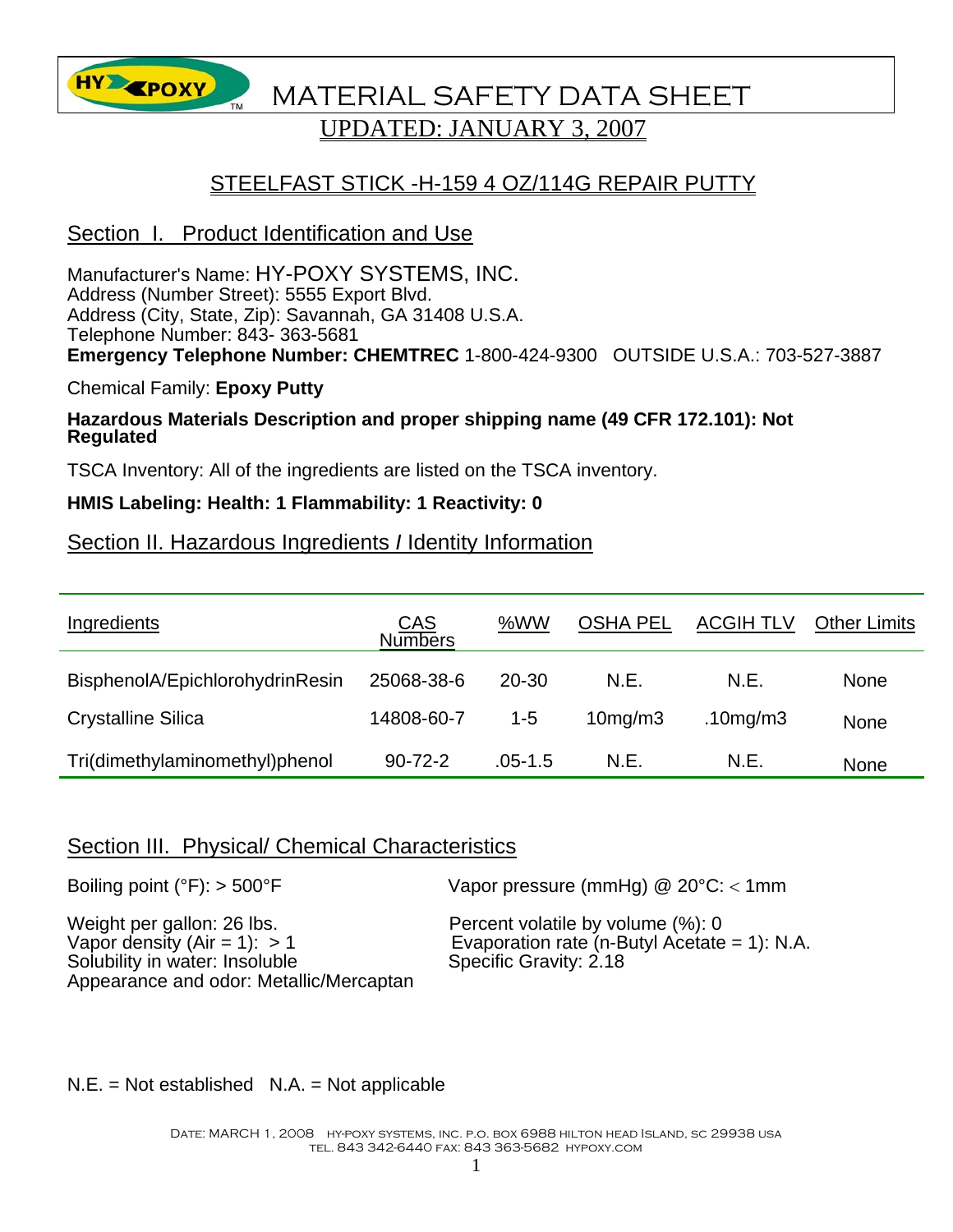

# Section IV. Fire and Explosion Hazard

Flash point (method used): > 450°F (PMCC) Flammable limits: Upper: N.E. Lower: N.E.

Extinguishing media: Use water fog, foam, carbon dioxide (CO2) or dry chemical Special fire fighting procedures: Wear self-contained breathing apparatus and complete personal protective equipment. Remove all ignition sources. Use a water spray to cool fire exposed containers.

Unusual fire and explosive hazards: None known

 $N.E. = Not established N.A. = Not applicable$ 

#### Section V. Health Hazard Data

Primary route(s} of entry: Inhalation, eyes

Health hazard/effects of over exposure:

Inhalation: None

Eyes: Moderately irritating.

Skin: Mildly irritating. May cause allergic reaction evidenced by rashes.

Ingestion: Irritation to intestinal tract.

Chronic Effects of Overexposure: Prolonged contact with the skin may result in skin irritation and sensitization.

Carcinogenicity: This material is not considered to be carcinogenic by NTP, IARC or OSHA. Mutagenicity (Ames Test): Both positive and negative results for CAS# 25068-38-6.

Medical conditions aggravated by exposure: Pre-existing eye, skin and respiratory disorders may be aggravated by exposure to this product. Pre-existing skin or lung allergies may increase the chance of developing increased allergy symptoms.

#### **Emergency and first aid procedures:**

**Inhalation:** In case of exposure to a high concentration of vapor or mist, remove person to fresh air. Get medical attention if effects persist. Administer oxygen if necessary.

**Eyes:** Flush with plenty of water for at least 15 minutes and seek immediate medical attention. **Skin:** Remove contaminated clothing and wash contact area with soap and water. Wash clothing before reuse and discard contaminated leather articles. Get medical attention if swelling or reddening occurs.

**Ingestion:** If appreciable quantities are swallowed, seek medical attention. Do not induce vomiting. Dilute by giving water or milk to drink if victim is conscious.

#### Section VI. Reactivity Data

Stability: Stable Conditions to avoid: Excessive heat. Incompatibility (Materials to avoid}: None Hazardous decomposition products: Fumes produced when heated to decomposition may include: carbon monoxide, carbon dioxide, ammonia, and nitrogen oxides. Hazardous polymerization: Will not occur.